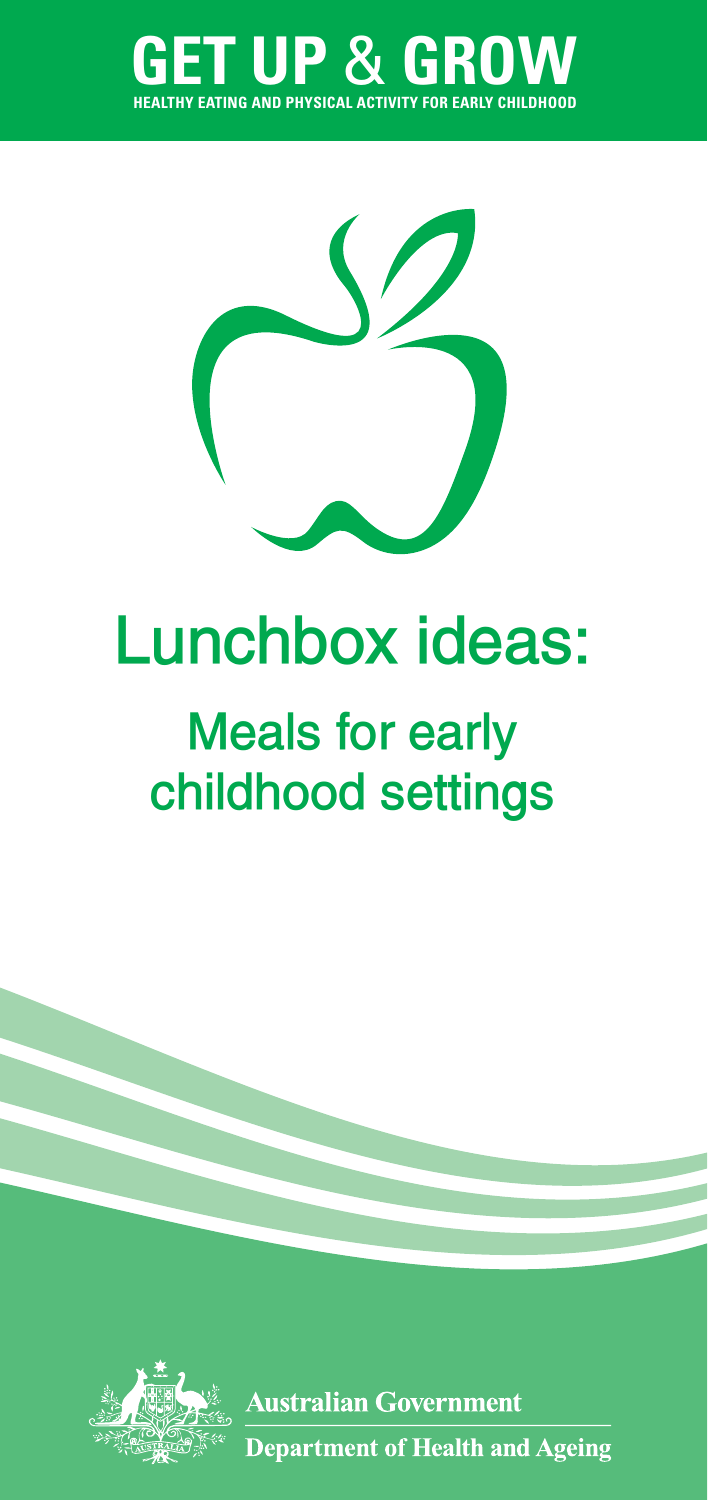

**You will need to provide lunch and snacks for your child while they are at family day care, child care or preschool if the setting does not offer meals. Children have small stomachs, so their energy and nutritional requirements are best met with small meals and snacks spread throughout the day.** 

**Cow's milk should not be given as a main drink to infants before 12 months of age. It can be used in small amounts in other foods from around six months. Full-cream plain milk is recommended for children aged one to two years, and reduced-fat plain milk is suitable for children over the age of two years.**

**Depending on how long your child attends the setting, you might need to provide just one snack, or lunch and one or two snacks. Regular meals and snacks help your child to concentrate, play and enjoy their day.**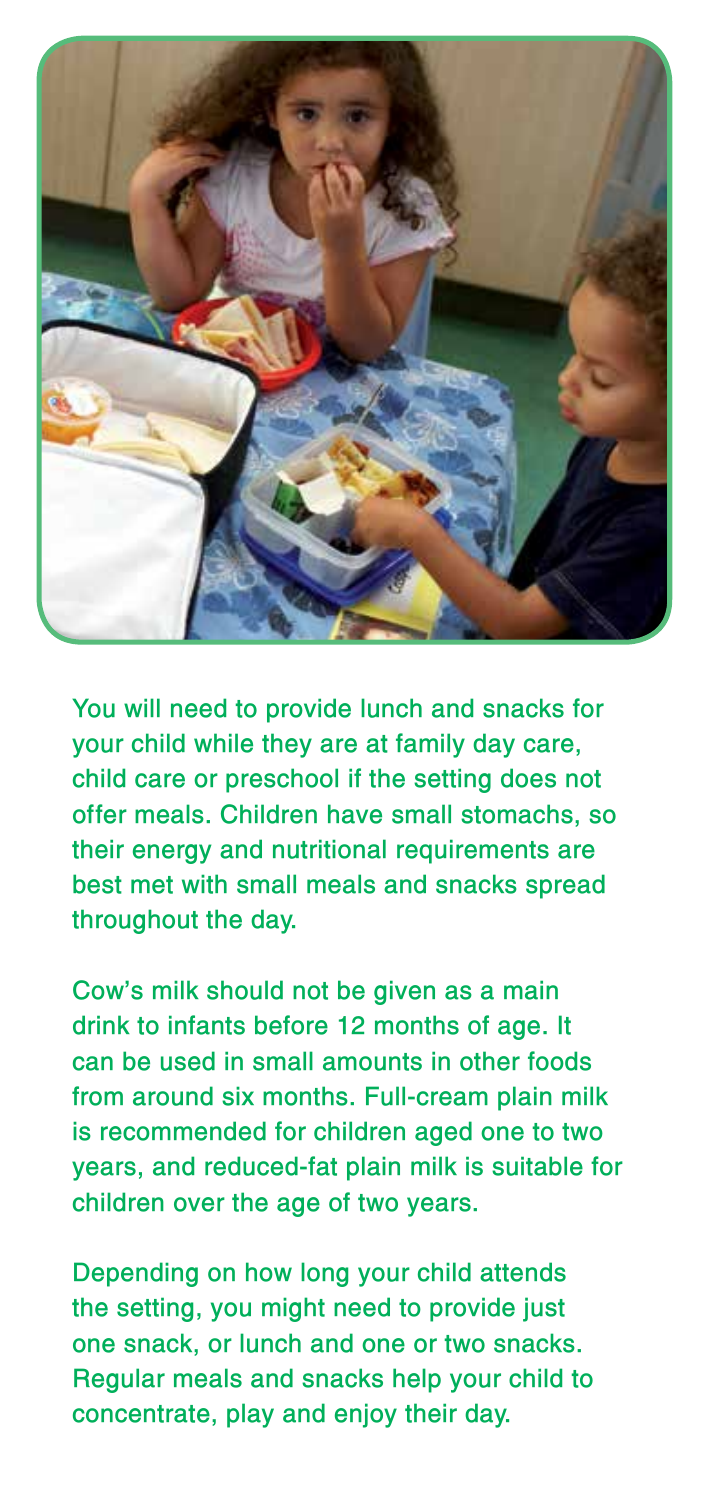# **Lunch ideas**

- A sandwich, small pita wrap or small bread roll with fillings such as:
	- mashed egg with lettuce
	- shredded chicken with cheese and lettuce
	- tuna, corn and lettuce
	- turkey breast with cucumber and lettuce
	- chicken, chutney and alfalfa sprouts
	- cold roast meat, chutney, lettuce and tomato
	- vegemite and cheese
	- cream cheese and grated carrot
	- avocado, tomato and lettuce
	- mashed banana
- A few crackers or rice cakes with cheese
- • A small, cold slice of frittata
- • A homemade savoury muffin zucchini or corn and cheese
- One or two slices of homemade pita pizza

#### **What not to include**

Try not to include sweet fillings in sandwiches, for example: jam, honey, sprinkles or chocolate spread.

**Keep lunches cool by sending them in an insulated lunchbox, with a frozen drink bottle or ice brick inside.**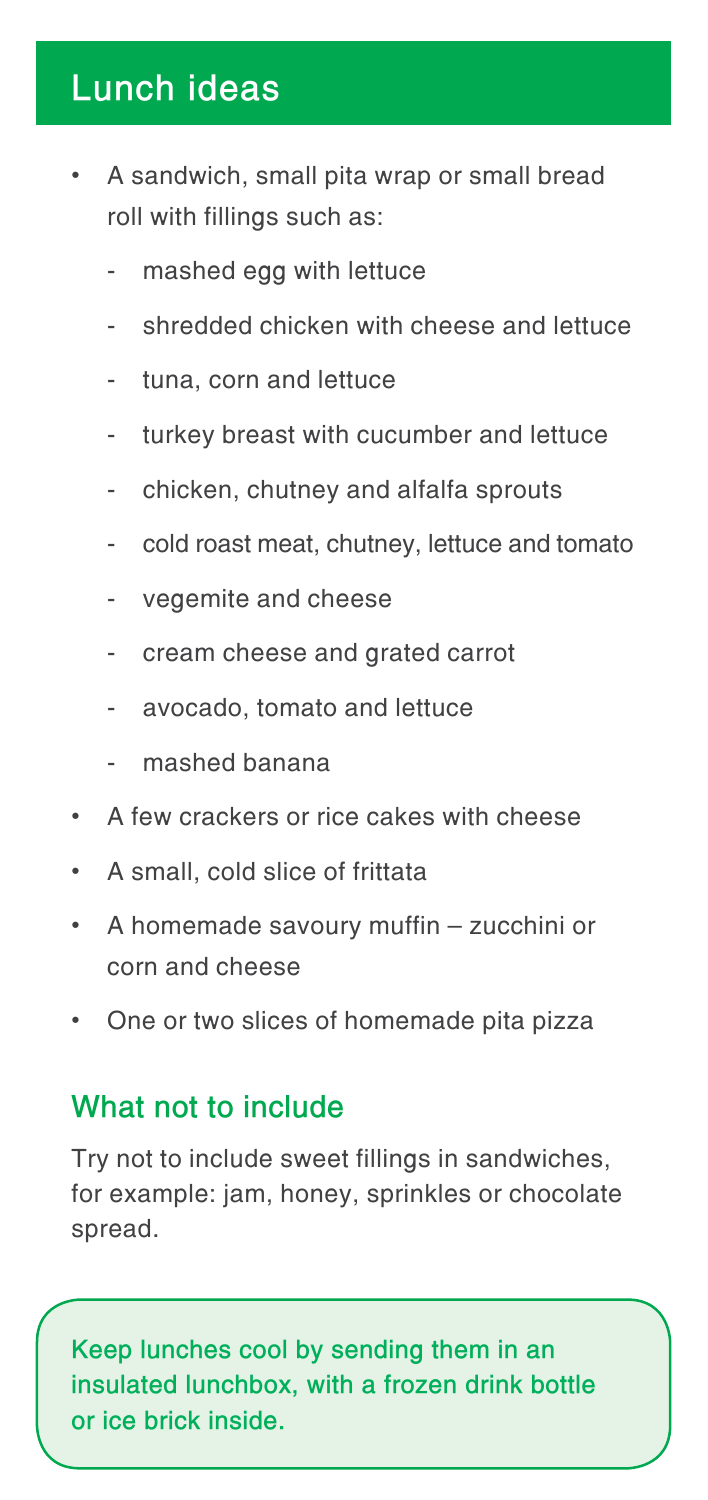### **Snack ideas**

- Small, fresh pieces of fruit: a mandarin, banana, apricot, pear, plum or a bunch of grapes
- Sliced fruit: apples, oranges, melon or pineapple
- Two or three crackers with cheese or vegemite
- One or two small pikelets try including grated fruit or vegetables in the mix
- • A flavoured scone pumpkin or cheese
- A few vegetable slices or sticks served with dip (be sure to blanch tough or fibrous vegetables until soft)
- • A small tub of yoghurt
- • A cheese stick

#### **What not to include**

Packaged snack foods such as muesli bars, fruit straps, chocolate bars, lollies, donuts and potato chips. These are 'discretionary choices', foods that are high in kilojoules, added sugars, salt and/or saturated fat and have little nutritional value.

If you want to put a 'treat' in your child's lunchbox, choose something other than food. A small note or drawing from you or a bright sticker can be a lovely surprise occasionally. It is not necessary to pack 'discretionary choices' in the lunchbox.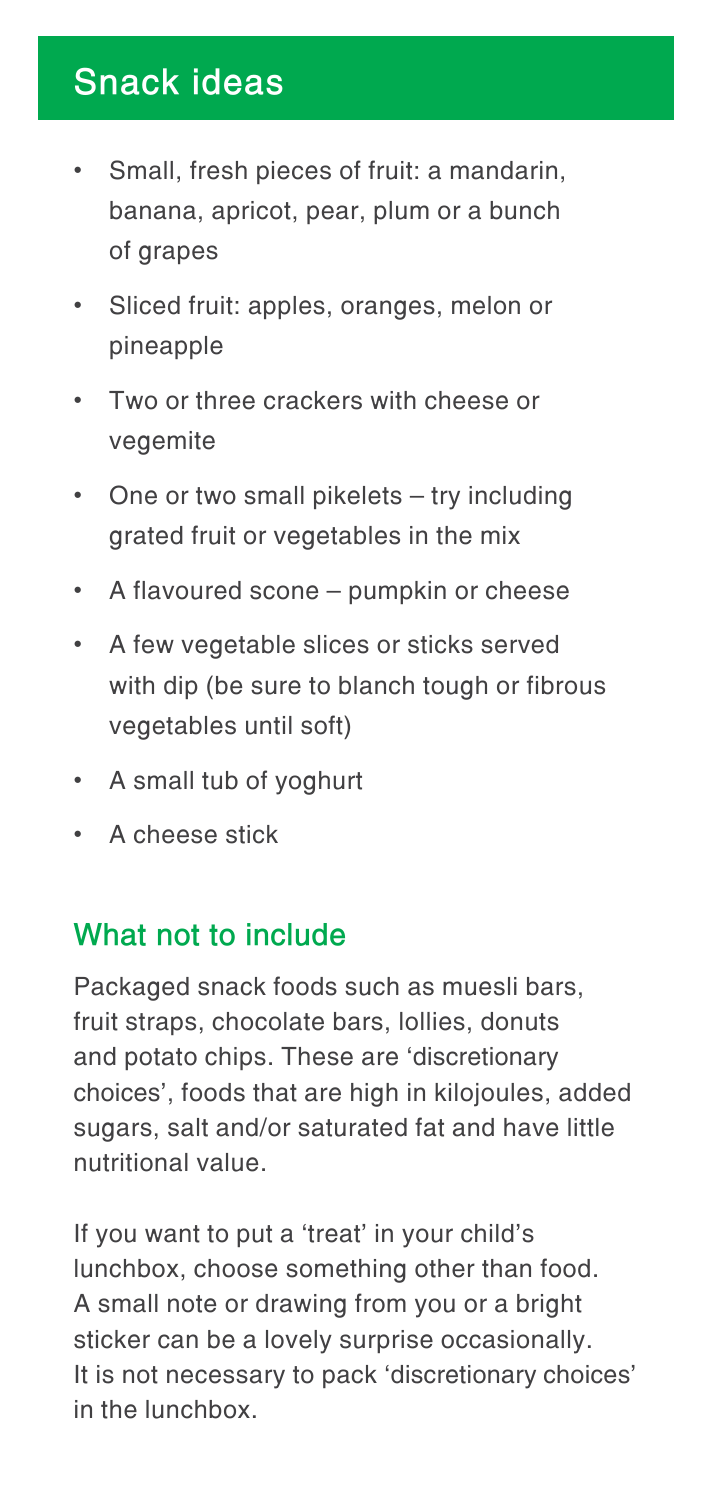## **Drinks**

The best drink for your child is water. Include a water bottle in your child's lunchbox every day.

#### **What not to include**

Sweet drinks such as soft drink, flavoured mineral water, flavoured milk, cordial and fruit drink are 'discretionary choices'. They do not provide much nutrition and can fill children up, leading to a decreased appetite for healthier foods. Sweet drinks can also lead to tooth decay and weight gain, and are not part of a healthy lunchbox.

Include a variety of foods in your child's lunchbox from day to day. Make sure that the foods packed in the lunchbox are from the basic food groups.

- Vegetables, including different types and colours, and legumes/beans
- **Fruit**
- Grain (cereal) foods, mostly wholegrain and/or high cereal fibre varieties such as breads, cereals, rice, pasta, noodles, polenta, couscous, oats, quinoa and barley
- Lean meats and poultry, fish, eggs, tofu, nuts and seeds, and legumes/beans
- Milk, yoghurt, cheese and/or alternatives, mostly reduced-fat (reduced-fat milks are not suitable for children under the age of two years).

If you are packing any foods that need refrigeration (such as cheese, yoghurt, milk or cooked eggs or meat), use an insulated lunch bag with a frozen water bottle inside. This will keep the lunch cool and prevent it from spoiling.